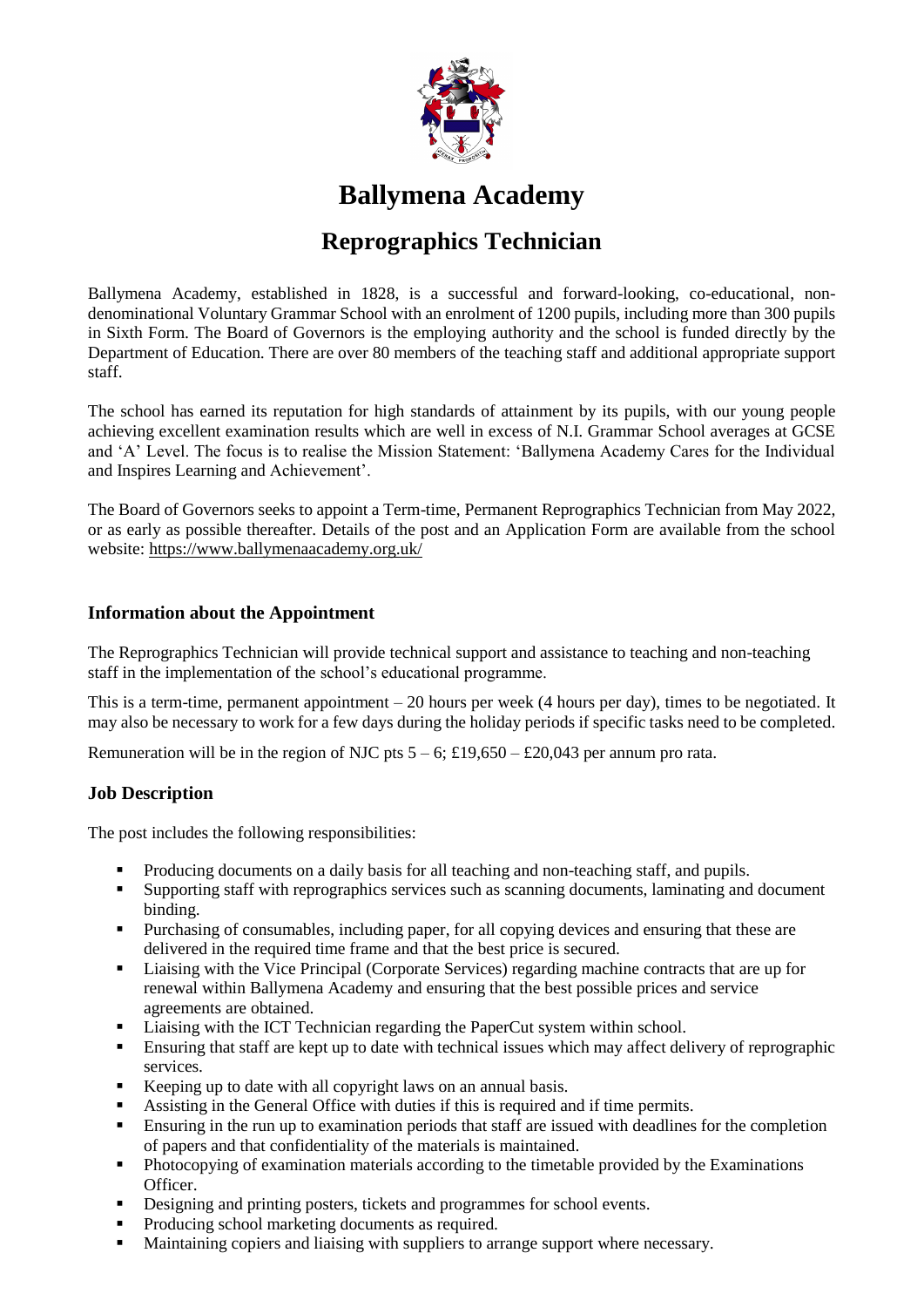- Preparing accounts for all departments regarding their reprographics budgets and ensuring that all such information is submitted to the accounts department on a monthly basis.
- Other duties as may be assigned within the level of the post.

The Job Description may be subject to amendment or modification from time to time, following consultations with the holder of the post, to meet the changing needs of the school.

### **Criteria for the Appointment**

The person appointed to this post must be able to demonstrate by means of his/her application and, if shortlisted, the responses he/she makes to the questions asked at interview that he/she meets the following criteria.

#### **(a) Essential Criteria:**

- Minimum GCSE A\*-C in Mathematics and English Language or level 2 equivalent.
- Strong IT skills with good knowledge of Microsoft Word and Excel.
- Good organisational and interpersonal skills.
- Ability to multi-task and manage your own priorities and workload.
- Ability to work under pressure to strict deadlines.
- Ability and willingness to work as part of a team.
- Good record of punctuality and attendance.
- Ability to work effectively with children and adults.
- Professional manner.

#### **(b) Desirable Criteria**:

- **Previous experience of working with and maintaining reprographic equipment including printers,** photocopiers and associated software.
- **Previous experience of ordering and controlling printing paper stocks for a school.**
- Knowledge of general administrative processes and records.
- Good communication and social skills.<br>• Flexibility confidentiality and approach
- Flexibility, confidentiality and approachability.

All appointments to Ballymena Academy are subject to the provisions of the Protection of Children and Vulnerable Adults (NI) Order 2003, and the Rehabilitation of Offenders (Exceptions) Order (NI) 1979. Applicants must disclose any convictions, spent or unspent or any charges outstanding. A security check is carried out. This appointment procedure is in keeping with Department of Education regulations on Child Protection.

The appointment process is scheduled to take place on **Wednesday 27th April**. Applicants who are shortlisted will be informed by Wednesday 13<sup>th</sup> April.